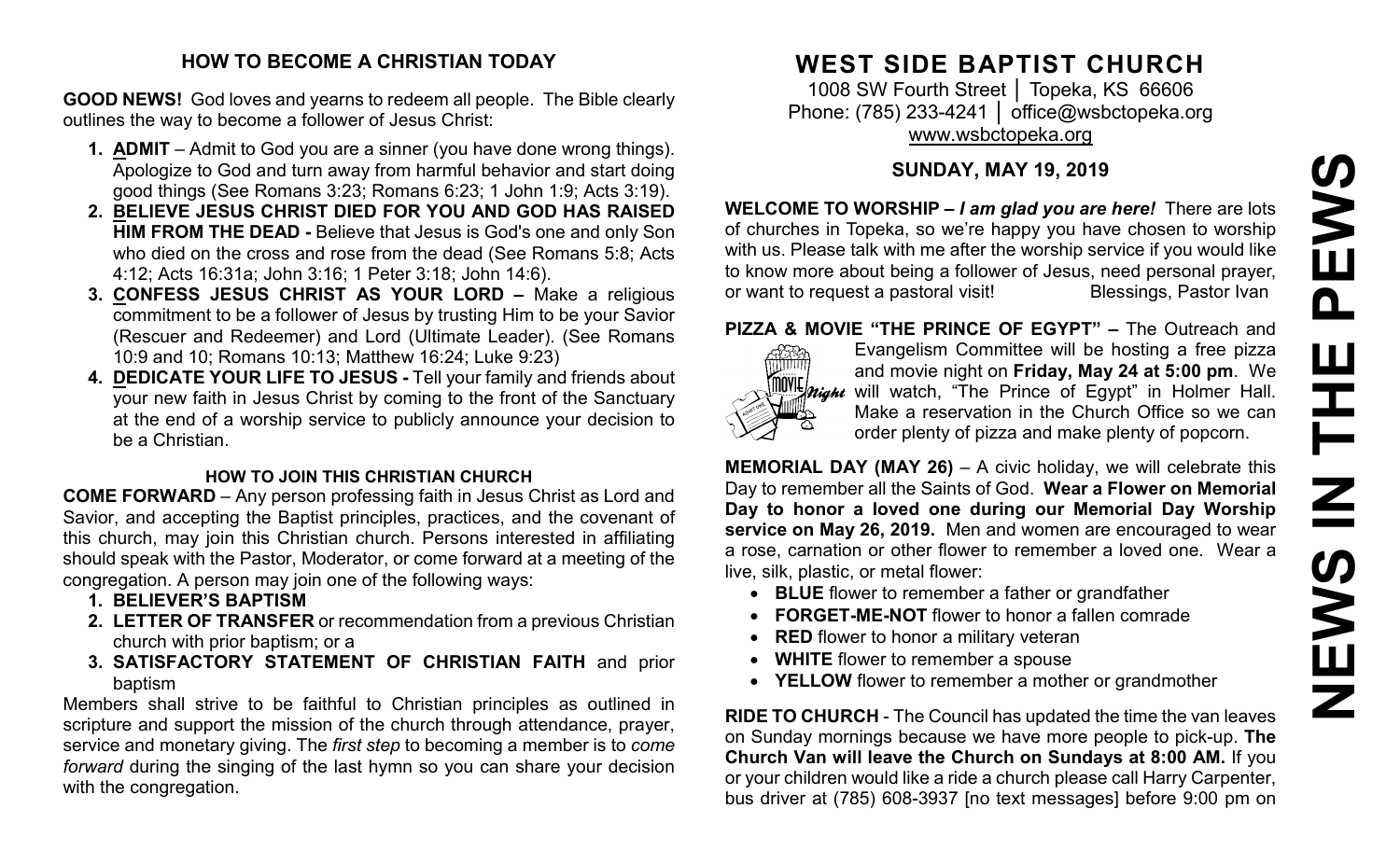Saturday. Please be ready and waiting at your door. The driver will honk twice and wait no more than five minutes before leaving to pick-up the next passengers. The van will not return for a second pick-up on the same day. Call Harry for more information or questions.

**BIBLE STUDY -** Come for the one-hour small group study of the biblical book **"SECOND PETER" on Wednesdays at 10:30 am in Holmer Hall**. Bible studies are free and open to the public.

**CAN YOU HELP with the FOOD PANTRY?** – Clarence is asking for help with Harvesters on Wednesday afternoon's from 2:30 – 5:30 pm. We need people to help set it up and help with the distribution of food. Please let the office know if you are interested in helping.

**CHILDRENS ACTIVITY BAGS AND BULLETINS – We are glad to have children in worship!** Activity bags filled with coloring pages, crayons, and other items are available for preschool and elementary-aged children near the sanctuary door. **Enjoy the kits and children's bulletins**. Please take



home your artwork. Place the packets on the front pew after the worship service so we can restock them.

**COMMUNION MINISTERS –** Please sign-up on the bulletin board to deliver



the Lord's Supper (Holy Communion) to our Nursing Home and Homebound members on the first Sunday of a month. Lay Ministers will be working in pairs of two or teams. Pastor Ivan will provide training for all

communion ministers. We currently have eighteen Nursing Home and Homebound members to visit each month.

**COMMUNITY RUMMAGE SALE –** The Ministry of Outreach and Evangelism will host a Community Rummage Sale on the parking lot on **Saturday, June 15 from 8:00 am to Noon.** Call to reserve a table at (785) 233-4241 for a donation, while supplies last. See Jack Janway, Coordinator of Outreach & Evangelism, for details.

### **WEEKLY CALENDAR**

| <b>SUNDAY, MAY 19</b> | <b>GRADUATION RECOGNITION</b>                |
|-----------------------|----------------------------------------------|
| $9:15$ am             | <b>Sunday School</b>                         |
| $10:30$ am            | Worship Service (S)                          |
| 12:00 pm              | <b>Graduation Recognition Reception (FH)</b> |
| $2:00$ pm             | Mission Committee meeting (HH)               |
|                       |                                              |

#### **MONDAY, MAY 20 OFFICE CLOSED**

9:00 -11:00 am Baby Closet Ministry

#### **TUESDAY, MAY 21**

| 9:30 am | NE Area Association Ex. Com. Mtg (ABCCR) |
|---------|------------------------------------------|
| 5:30 pm | <b>Christian Education Meeting (HH)</b>  |
| 6:00 pm | Men's Chorus                             |

#### **WEDNESDAY, MAY 22**

| $10:30$ am        | Bible Study – Book of Jude (HH)    |
|-------------------|------------------------------------|
| $3:30 - 5:30$ pm  | Fruit & Vegetable Food Pantry (FH) |
| $5:00 - 7:00$ pm  | <b>Baby Closet Ministry</b>        |
| $5:30 - 7:00$ pm  | No Supper or WWW until September   |
| $7:00 \text{ pm}$ | No Choir Practice (S)              |
|                   |                                    |

#### **THURSDAY, MAY 23**

| $1:00 - 3:00$ pm | <b>Baby Closet</b>                   |
|------------------|--------------------------------------|
| 6:00 pm          | Ward Meade NIA Empowerment Grant Mtg |

**FRIDAY, MAY 24 PASTOR'S DAY OFF**

5:00 pm Free Pizza and "Prince of Egypt" Movie (HH)

#### **SATURDAY, MAY 25**

1:00 pm Worship Team Practice

#### **SUNDAY, MAY 26**

10:30 am Worship

9:15 am Sunday School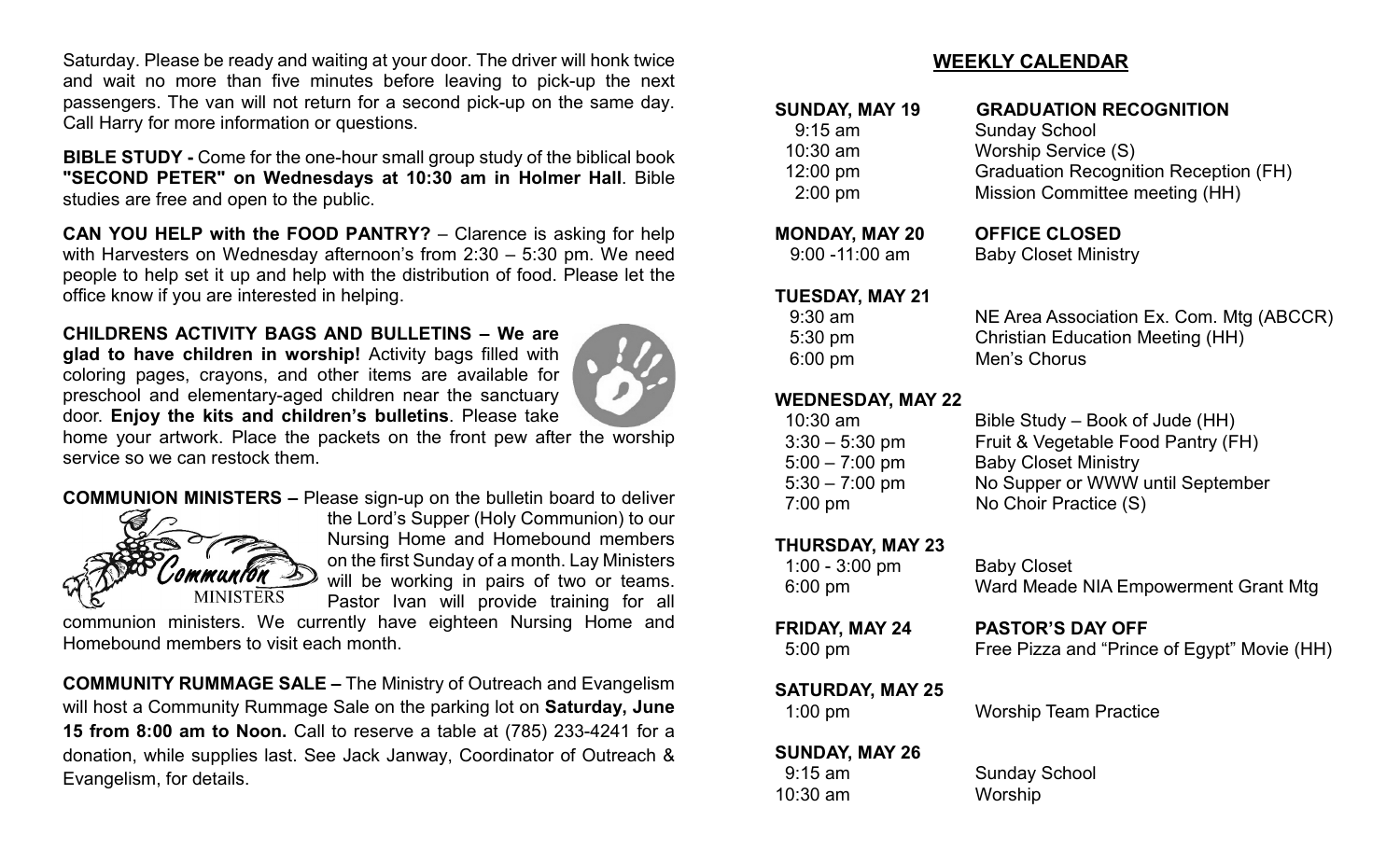# **IN OUR THOUGHTS AND PRAYERS**

Darren Abby – Health concerns (Pat & Joe Abby's son), better Mark Arnold – Health concerns Martha Beyer – Health concerns (California; Nancy Cottril's sister) Al & Bradley Carpenter – Health concerns Harry and Pat Carpenter – Health concerns Pat Carreno – Health concerns Guy Carreno - Health concerns (Tony Carreno's brother) Valerie Davis - Health concerns (radiation) (Bev McCurdy's friend) Gail – Health concerns (Alice Payne's friend) Russell Hunter – Health concerns (Kansas Rehab) Fran Seymour-Hunter – Health concerns Charles Key – Health concerns (cancer) (Nelda Janway's brother) Nancy May – Health concerns Marie Merrifield – Health concerns Don and Jonesy Morris – Health concerns Kate Olsen – Health concerns Carolyn Peck – Health concerns (James and Matthew Peck's grandmother) Becky and Terry Poe – Health concerns Carolyn Roach – Health concerns (Nelda Janway's sister) Bob and Jill Roesler – Health concerns Keith Springer – Health concerns (Marianne Spano's brother) Larry Springer – Health concerns (Marianne Spano's brother) Linda Thomas – Health concerns (Atria 3415 SW 6th Ave, 66606) Lola Zab - Health concerns (Marianne Spano's sister)

# **HOMEBOUND & CARE FACILITIES:**

\*Portia Allbert \*Etta Landis –Capital Ridge \*June Cunningham – Brewster Place \* \* Renea May \*Shirley & Larry Dell \*Rogene Moody \*Helen Farrar –Plaza West \*Ken Paslay – Brookdale \*Gerald Haney – \*Theo Penny \*Russ Hunter – \*Edward Perkins \*Mary Lou Johnson – Aldersgate \*Juanita Plankinton

\*Hazel Smith-Tindall \*Linda Thomas – East Atria Pl



# **REMEMBER MEMBERSHIP CAMPAIGN –** Over the

years several people have joined our congregation **TAG FILE THEM** during the month of May. You can recognize them in worship services by their golden ribbon. On the first Sunday of each month, those celebrating an anniversary are recognized in the worship service, and we use a brief litany to dedicate them to God once more. Those celebrating an anniversary membership renewal in May:

|           | • Pierce, Phyllis           | <b>Baptism</b> | May 22, 1955 | 64 Yrs |
|-----------|-----------------------------|----------------|--------------|--------|
| $\bullet$ | Perney, Linda               | <b>Baptism</b> | May 05, 1957 | 62 Yrs |
|           | McGriff, Fredrick           | Letter         | May 14, 1958 | 61 Yrs |
|           | Carlson, David              | Baptism        | May 18, 1958 | 61 Yrs |
|           | McGriff, Pat                | <b>Baptism</b> | May 18, 1958 | 61 Yrs |
| $\bullet$ | Collier, Almira             | Letter         | May 18, 1960 | 59 Yrs |
|           | ◆ Ellis, Linda              | <b>Baptism</b> | May 03, 1964 | 55 Yrs |
|           | Miller, Duane               | <b>Baptism</b> | May 03, 1964 | 55 Yrs |
| $\bullet$ | Rose, Jean                  | Experience     | May 26, 1968 | 51 Yrs |
| $\bullet$ | Allen, Dale                 | <b>Baptism</b> | May 06, 1973 | 46 Yrs |
| ٠         | Haggard, Judie              | Baptism        | May 11, 1975 | 44 Yrs |
|           | • Johnson, Judy             | <b>Baptism</b> | May 11, 1975 | 44 Yrs |
|           | ◆ St. Louis, Eileen         | <b>Baptism</b> | May 09, 1976 | 43 Yrs |
| $\bullet$ | Seymour-Hunter, Fran Letter |                | May 04, 1980 | 39 Yrs |
|           | • Johnson, Fred             | <b>Baptism</b> | May 10, 1981 | 38 Yrs |
|           | Allbert, Portia             | Experience     | May 09, 1984 | 35 Yrs |
|           | • Wolgast, Donald           | Letter         | May 13, 1984 | 35 Yrs |
|           | $\bullet$ Adams, Rita       | Letter         | May 14, 1986 | 33 Yrs |
|           | • Handshy, Kristie          | Letter         | May 14, 1986 | 33 Yrs |
|           | • Martin, David             | Letter         | May 14, 1986 | 33 Yrs |
|           | • Laughon, Ryan             | <b>Baptism</b> | May 17, 1987 | 32 Yrs |
| $\bullet$ | Lundgren, Sean              | <b>Baptism</b> | May 17, 1987 | 32 Yrs |
|           | ◆ Roudybush, Pam            | <b>Baptism</b> | May 17, 1987 | 32 Yrs |
|           | • White, John               | Baptism        | May 17, 1987 | 32 Yrs |
|           | • White, Matthew            | <b>Baptism</b> | May 17, 1987 | 32 Yrs |
|           | • Cozad, Chuck              | Letter         | May 20, 2007 | 12 Yrs |
|           | $\bullet$ Reyes, Enrique    | <b>Baptism</b> | May 20, 2018 | 04 Yrs |

Please offer them your congratulations and rejoice with them in the celebration of another year of giving and service to God through West Side Baptist Church. If you have information for a missing member, please contact the Church Office.